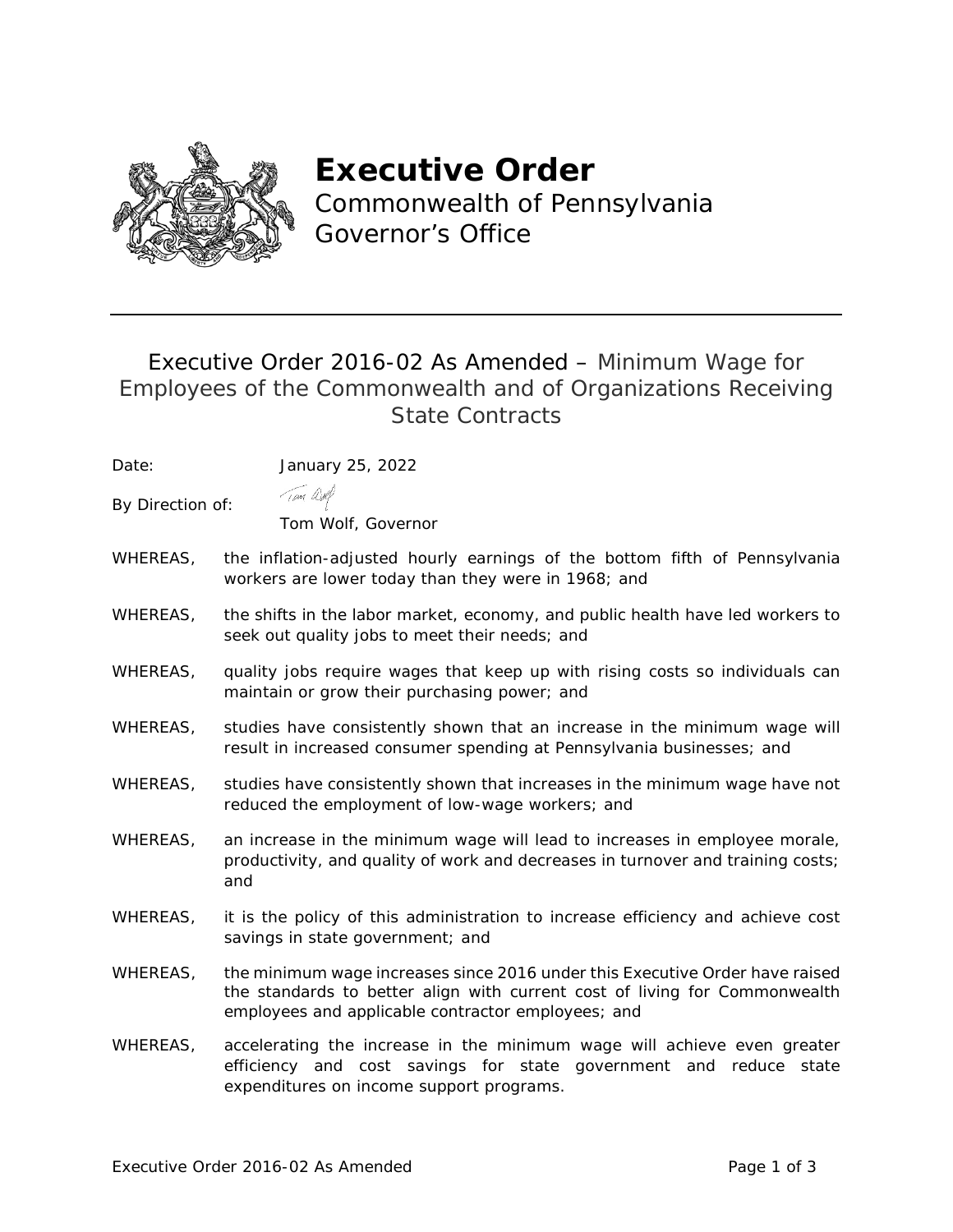NOW, THEREFORE, I, Tom Wolf, Governor of the Commonwealth of Pennsylvania, by virtue of the authority vested in me by the Constitution of the Commonwealth of Pennsylvania and other laws do hereby order and direct the following:

#### **1. Minimum Wage.**

All employees covered by this Executive Order, other than tipped employees, shall be paid no less than:

- **a.** \$15.00 per hour after the effective date of this Executive Order.
- **b.** Beginning 2023 and thereafter, the minimum wage rate will be increased by an annual cost-of-living adjustment using the percentage change in the Consumer Price Index for All Urban Consumers (CPI-U) for Pennsylvania, New Jersey, Delaware and Maryland. The application amount shall be published in the Pennsylvania Bulletin by March 1 of each year to be effective the following July 1.
- **c.** Employees of contractors and lessors covered by Section 2.b with contracts or leases that were executed prior to the issuance of this amended Executive Order and contain requirements for an enhanced minimum wage shall continue to operate under the contract or lease requirements unless a bilateral modification is negotiated and executed.

### **2. Coverage.**

The employees covered by this Executive Order are:

- **a.** Employees of Commonwealth agencies under the jurisdiction of the Governor.
- **b.** Employees, as defined in the *Minimum Wage Act of 1968,* who, as set forth in a new lease of property or contract for services or construction executed after the effective date of this Executive Order that exceeds the applicable small purchase threshold and is entered into with a Commonwealth agency under the jurisdiction of the Governor, including bilateral modifications to existing leases or contracts,
	- **(1)** directly perform services or construction; or
	- **(2)** directly perform services for the Commonwealth and are employed by a lessor of property to the Commonwealth; or
	- **(3)** spend at least 20 percent of their working time in a given work week performing an ancillary service.

## **3. Implementation.**

All Commonwealth agencies under the jurisdiction of the Governor shall take all steps necessary to implement this Executive Order. Independent agencies, state-affiliated entities, and state-related institutions are also strongly encouraged to implement this Executive Order.